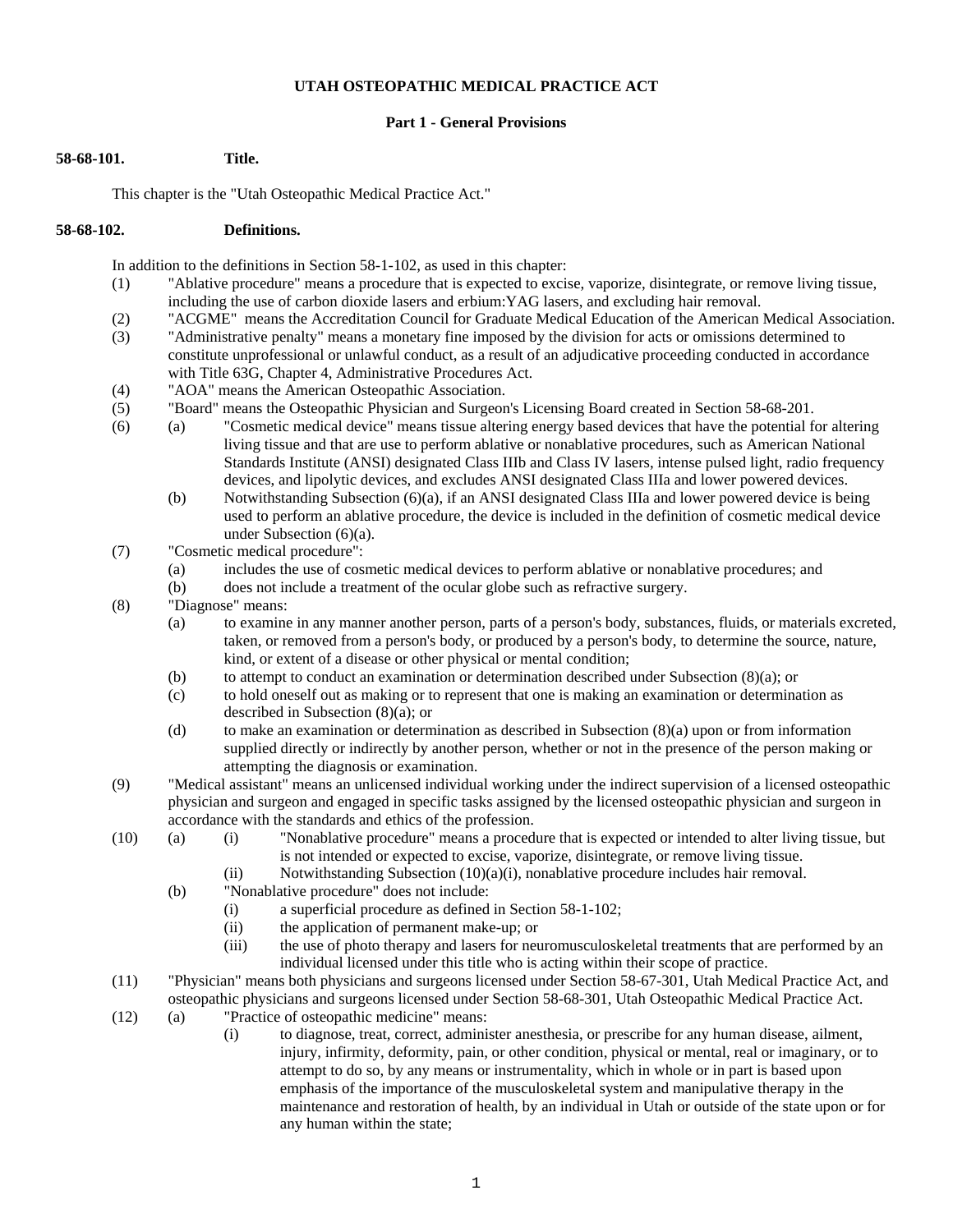- (ii) when a person not licensed as a physician directs a licensee under this chapter to withhold or alter the health care services that the licensee has ordered;
- (iii) to maintain an office or place of business for the purpose of doing any of the acts described in Subsection (12)(a) whether or not for compensation; or
- (iv) to use, in the conduct of any occupation or profession pertaining to the diagnosis or treatment of human diseases or conditions, in any printed material, stationery, letterhead, envelopes, signs, or advertisements, the designation "doctor," "doctor of osteopathic medicine," "osteopathic physician," "osteopathic surgeon," "osteopathic physician and surgeon," "Dr.," "D.O.," or any combination of these designations in any manner which might cause a reasonable person to believe the individual using the designation is a licensed osteopathic physician, and if the party using the designation is not a licensed osteopathic physician, the designation must additionally contain the description of the branch of the healing arts for which the person has a license, provided that an individual who has received an earned degree of doctor of osteopathic medicine but is not a licensed osteopathic physician and surgeon in Utah may use the designation "D.O." if it is followed by "Not Licensed" or "Not Licensed in Utah" in the same size and style of lettering.
- (b) The practice of osteopathic medicine does not include:
	- (i) except for an ablative medical procedure as provided in Subsection  $(12)(b)(ii)$ , the conduct described in Subsection  $(12)(a)(i)$  that is performed in accordance with a license issued under another chapter of this title;
	- (ii) an ablative cosmetic medical procedure if the scope of practice for the person performing the ablative cosmetic medical procedure includes the authority to operate or perform a surgical procedure; or
	- (iii) conduct under Subsection 58-68-501(2).
- (13) "Prescription device" means an instrument, apparatus, implement, machine, contrivance, implant, in vitro reagent, or other similar or related article, and any component part or accessory, which is required under federal or state law to be prescribed by a practitioner and dispensed by or through a person or entity licensed under this chapter or exempt from licensure under this chapter.
- (14) "Prescription drug" means a drug that is required by federal or state law or rule to be dispensed only by prescription or is restricted to administration only by practitioners.
- (15) "SPEX" means the Special Purpose Examination of the Federation of State Medical Boards.
- (16) "Unlawful conduct" is as defined in Sections 58-1-501 and 58-68-501.
- (17) "Unprofessional conduct" is as defined in Sections 58-1-501 and 58-68-502 and as may be further defined by division rule.

# **Part 2 - Board**

#### **58-68-201. Board.**

- (1) There is created the Osteopathic Physician and Surgeon's Licensing Board consisting of four osteopathic physicians and surgeons and one member of the general public.
- (2) The board shall be appointed and serve in accordance with Section 58-1-201.
- (3) (a) The duties and responsibilities of the board are in accordance with Sections 58-1-202 and 58-1-203.
	- (b) The board may also designate one of its members on a permanent or rotating basis to:
		- (i) assist the division in reviewing complaints concerning the unlawful or unprofessional conduct of a licensee; and
		- (ii) advise the division in its investigation of these complaints.
- (4) A board member who has, under Subsection (3), reviewed a complaint or advised in its investigation may be disqualified from participating with the board when the board serves as a presiding officer in an adjudicative proceeding concerning that complaint.

# **Part 3 - Licensing**

#### **58-68-301. Licensure required - License classifications.**

- (1) A license is required to engage in the practice of osteopathic medicine on or for any person in Utah, as an osteopathic physician and surgeon, except as specifically provided in Section 58-1-307 or 58-68-305.
- (2) The division shall issue to a person who qualifies under this chapter a license in the classification of osteopathic physician and surgeon.
- **58-68-302. Qualifications for licensure.**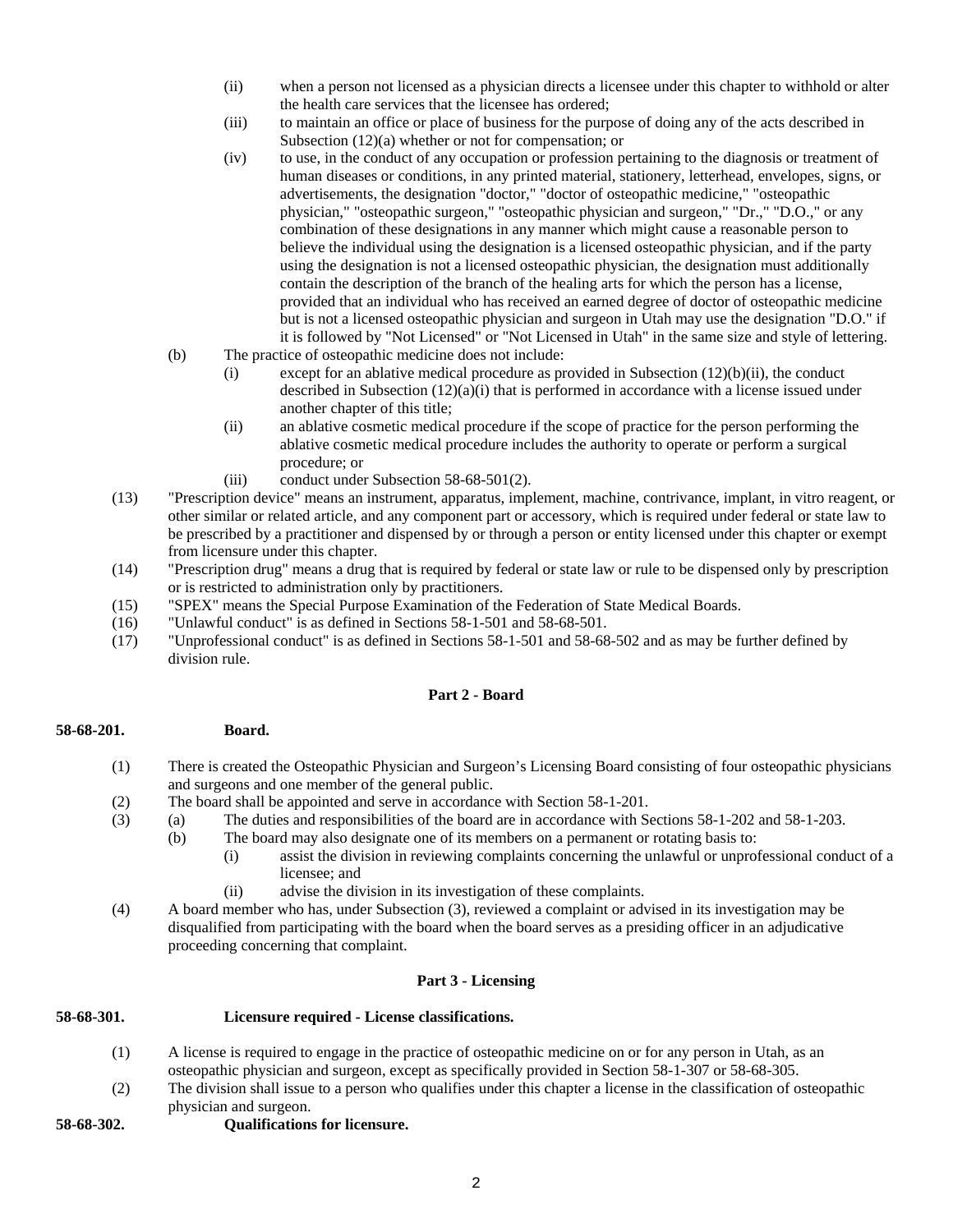- (1) An applicant for licensure as an osteopathic physician and surgeon, except as set forth in Subsection (2), shall:
	- (a) submit an application in a form prescribed by the division, which may include:
		- (i) submissions by the applicant of information maintained by practitioner data banks, as designated by division rule, with respect to the applicant;
		- (ii) a record of professional liability claims made against the applicant and settlements paid by or on behalf of the applicant; and
		- (iii) authorization to use a record coordination and verification service approved by the division in collaboration with the board;
		- (b) pay a fee determined by the department under Section 63J-1-504;
		- (c) be of good moral character;
		- (d) provide satisfactory documentation of having successfully completed a program of professional education preparing an individual as an osteopathic physician and surgeon, as evidenced by:
			- (i) having received an earned degree of doctor of osteopathic medicine from an AOA approved medical school or college; or
			- (ii) submitting a current certification by the Educational Commission for Foreign Medical Graduates or any successor organization approved by the division in collaboration with the board, if the applicant graduated from an osteopathic medical school or college located outside of the United States or its territories which at the time of the applicant's graduation, met criteria for accreditation by the AOA;
		- (e) satisfy the division and board that the applicant:
			- (i) has successfully completed 24 months of progressive resident training in an ACGME or AOA approved program after receiving a degree of doctor of osteopathic medicine required under Subsection  $(1)(d)$ ; or
			- (ii) (A) has successfully completed 12 months of resident training in an ACGME or AOA approved program after receiving a degree of doctor of osteopathic medicine as required under Subsection (1)(d);
				- (B) has been accepted in and is successfully participating in progressive resident training in an ACGME or AOA approved program within Utah, in the applicant's second or third year of postgraduate training; and
				- (C) has agreed to surrender to the division the applicant's license as an osteopathic physician and surgeon without any proceedings under Title 63G, Chapter 4, Administrative Procedures Act, and has agreed the applicant's license as an osteopathic physician and surgeon will be automatically revoked by the division if the applicant fails to continue in good standing in an ACGME or AOA approved progressive resident training program within the state;
		- (f) pass the licensing examination sequence required by division rule, as made in collaboration with the board;
		- (g) be able to read, write, speak, understand, and be understood in the English language and demonstrate proficiency to the satisfaction of the board, if requested by the board;
		- (h) meet with the board and representatives of the division, if requested for the purpose of evaluating the applicant's qualifications for licensure;
		- (i) designate:
			- (i) a contact person for access to medical records in accordance with the federal Health Insurance Portability and Accountability Act; and
			- (ii) an alternate contact person for access to medical records, in the event the original contact person is unable or unwilling to serve as the contact person for access to medical records; and
		- (j) establish a method for notifying patients of the identity and location of the contact person and alternate contact person, if the applicant will practice in a location with no other persons licensed under this chapter.
- (2) An applicant for licensure as an osteopathic physician and surgeon by endorsement who is currently licensed to practice osteopathic medicine in any other state other than Utah, a district or territory of the United States, or Canada shall:
	- (a) be currently licensed with a full unrestricted license in good standing in any state, district or territory of the United States, or Canada;
	- (b) have been actively engaged in the legal practice of osteopathic medicine in any state, district or territory of the United States, or Canada for not less than 6,000 hours during the five years immediately preceding the day on which the applicant applied for licensure in Utah;
	- (c) comply with the requirements for licensure under Subsections  $(1)(a)$  through  $(d)$ ,  $(1)(e)(i)$ , and  $(1)(g)$ through (j);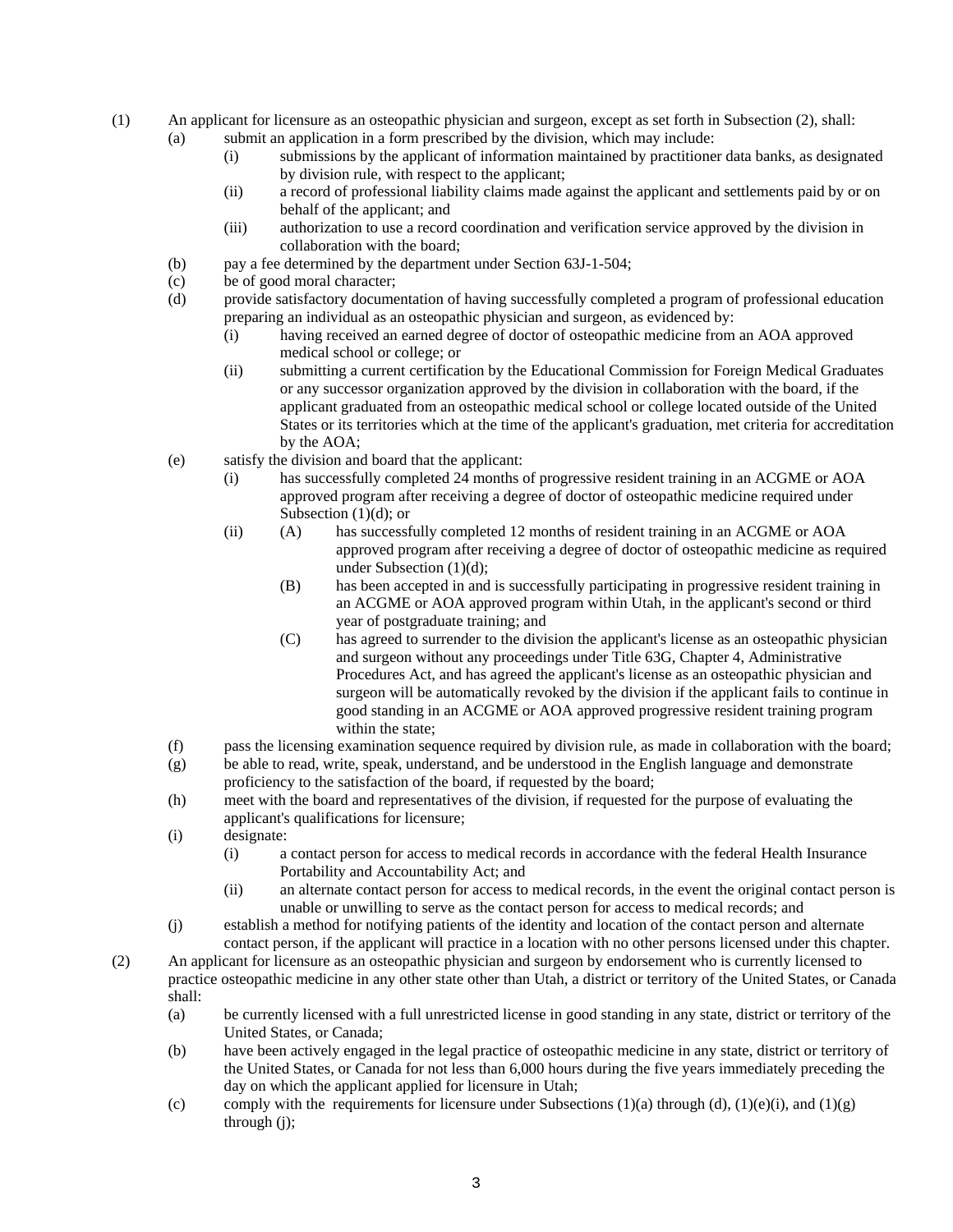- (d) have passed the licensing examination sequence required in Subsection (1)(f) or another medical licensing examination sequence in another state, district or territory of the United States, or Canada that the division in collaboration with the board by rulemaking determines is equivalent to its own required examination;
- (e) not have any investigation or action pending against any health care license of the applicant, not have a health care license that was suspended or revoked in any state, district or territory of the United States, or Canada, and not have surrendered a health care license in lieu of a disciplinary action, unless:
	- (i) the license was subsequently reinstated as a full unrestricted license in good standing; or
	- (ii) the division in collaboration with the board determines, after full disclosure by the applicant, that:
		- (A) the conduct has been corrected, monitored, and resolved; or
			- (B) a mitigating circumstance exists that prevents its resolution, and the division in collaboration with the board is satisfied that, but for the mitigating circumstance, the license would be reinstated;
- (f) submit to a records review, a practice review history, and physical and psychological assessments if requested by the division in collaboration with the board; and
- (g) produce evidence that the applicant meets the requirements of this Subsection (2) to the satisfaction of the division in collaboration with the board.
- (3) An applicant for licensure by endorsement may engage in the practice of medicine under a temporary license while the applicant's application for licensure is being processed by the division, provided:
	- (a) the applicant submits a complete application required for temporary licensure to the division;
	- (b) the applicant submits a written document to the division from:
		- (i) a health care facility under Title 26, Chapter 21, Health Care Facility Licensing and Inspection Act, stating that the applicant is practicing under the:
			- (A) invitation of the health care facility; and
			- (B) the general supervision of a physician practicing at the health care facility; or
		- (ii) two individuals licensed under this chapter, whose license is in good standing and who practice in the same clinical location, both stating that:
			- (A) the applicant is practicing under the invitation and general supervision of the individual; and
			- (B) the applicant will practice at the same clinical location as the individual;
	- (c) the applicant submits a signed certification to the division that the applicant meets the requirements of Subsection  $(2)$ ;
	- (d) the applicant does not engage in the practice of medicine until the division has issued a temporary license;
	- (e) the temporary license is only issued for and may not be extended ore renewed beyond the duration of one year from issuance; and
	- (f) the temporary license expires immediately and prior to the expiration of one year from issuance, upon notification from the division that the applicant's application for licensure by endorsement is denied.
- (4) The division shall issue a temporary license under Subsection (3) within 15 business days after the applicant satisfies the requirements of Subsection (3).
- (5) The division may not require a post-residency board certification as a requirement for licensure.

# **58-68-303. Term of license - Expiration - Renewal.**

- (1) (a) The division shall issue each license under this chapter in accordance with a two-year renewal cycle established by division rule.
	- (b) The division may by rule extend or shorten a renewal period by as much as one year to stagger the renewal cycles it administers.
- (2) At the time of renewal, the licensee shall show compliance with:
	- (a) continuing education renewal requirements; and
	- (b) the requirement for designation of a contact person and alternate contact person for access to medical records and notice to patients as required by Subsections 58-68-304(1)(b) and (c).
- (3) Each license issued under this chapter expires on the expiration date shown on the license unless renewed in accordance with Section 58-1-308.

#### **58-68-304. License renewal requirements.**

(1) As a condition precedent for license renewal, each licensee shall, during each two-year licensure cycle or other cycle defined by division rule: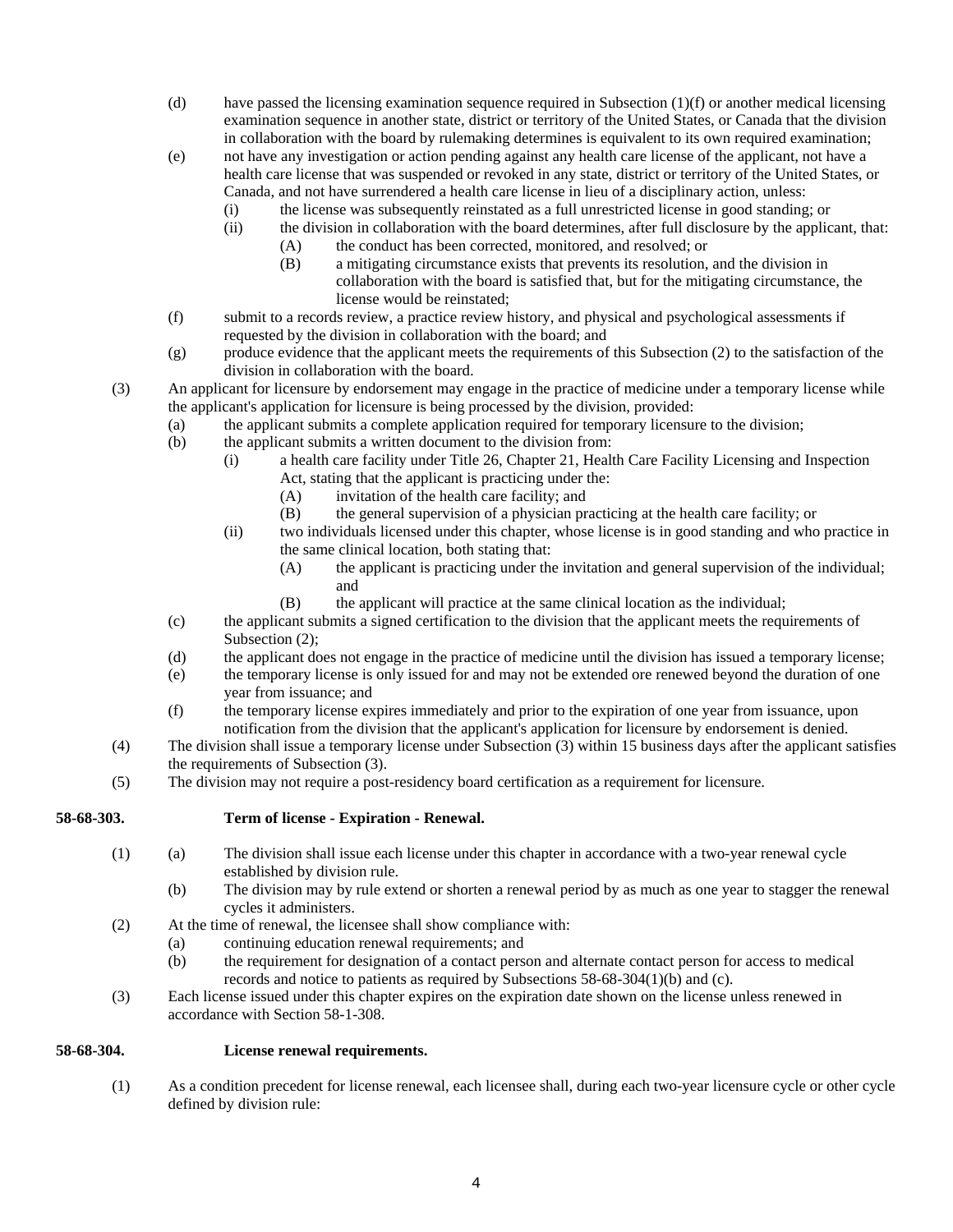- (a) complete qualified continuing professional education requirements in accordance with the number of hours and standards defined by division rule in collaboration with the board;
- (b) appoint a contact person for access to medical records and an alternate contact person for access to medical records in accordance with Subsection 58-68-302(1)(i); and
- (c) if the licensee practices osteopathic medicine in a location with no other persons licensed under this chapter, provide some method of notice to the licensee's patients of the identity and location of the contact person and alternate contact person for access to medical records for the licensee in accordance with Subsection 58-68-302(1)(j).
- (2) If a renewal period is extended or shortened under Section 58-68-303, the continuing education hours required for license renewal under this section are increased or decreased proportionally.
- (3) An application to renew a license under this chapter shall:
	- (a) require a physician to answer the following question: "Do you perform elective abortions in Utah in a location other than a hospital?"; and
	- (b) immediately following the question, contain the following statement: "For purposes of the immediately preceding question, elective abortion means an abortion other than one of the following: removal of a dead fetus, removal of an ectopic pregnancy, an abortion that is necessary to avert the death of a woman, an abortion that is necessary to avert a serious risk of substantial and irreversible impairment of a major bodily function of a woman, an abortion of a fetus that has a defect that is uniformly diagnosable and uniformly lethal, or an abortion where the woman is pregnant as a result of rape or incest."
- (4) In order to assist the Department of Health in fulfilling its responsibilities relating to the licensing of an abortion clinic, if a physician responds positively to the question described in Subsection (3)(a), the division shall, within 30 days after the day on which it renews the physician's license under this chapter, inform the Department of Health in writing:
	- (a) of the name and business address of the physician; and
	- (b) that the physician responded positively to the question described in Subsection (3)(a).

#### **58-68-305. Exemptions from licensure.**

In addition to the exemptions from licensure in Section 58-1-307, the following individuals may engage in the described acts or practices without being licensed under this chapter:

- (1) an individual rendering aid in an emergency, when no fee or other consideration of value for the service is charged, received, expected, or contemplated;
- (2) an individual administering a domestic or family remedy;
- (3) (a) (i) a person engaged in the lawful sale of vitamins, health foods, dietary supplements, herbs, or other products of nature, the sale of which is not otherwise prohibited by state or federal law; and
	- (ii) a person acting in good faith for religious reasons, as a matter of conscience, or based on a personal belief, when obtaining or providing any information regarding health care and the use of any product under Subsection (3)(a)(i); and
	- (b) Subsection (3)(a) does not:
		- (i) permit a person to diagnose any human disease, ailment, injury, infirmity, deformity, pain, or other condition; or
		- (ii) prohibit providing truthful and non-misleading information regarding any of the products under Subsection  $(3)(a)(i)$ ;
- (4) a person engaged in good faith in the practice of the religious tenets of any church or religious belief without the use of prescription drugs;
- (5) an individual authorized by the Department of Health under Section 26-1-30, to draw blood pursuant to Subsection  $41-6a-523(1)(a)(vi), 53-10-405(2)(a)(vi), or 72-10-502(5)(a)(vi);$
- (6) a medical assistant while working under the indirect supervision of a licensed osteopathic physician, to the extent the medical assistant:
	- (a) is engaged in tasks appropriately delegated by the supervisor in accordance with the standards and ethics of the practice of medicine;
	- (b) does not perform surgical procedures;
	- (c) does not prescribe prescription medications;
	- (d) does not administer anesthesia, anesthesia does not mean a local anesthetic for minor procedural use; and
	- (e) does not engage in other medical practices or procedures as defined by division rule in collaboration with the board;
- (7) an individual engaging in the practice of osteopathic medicine when: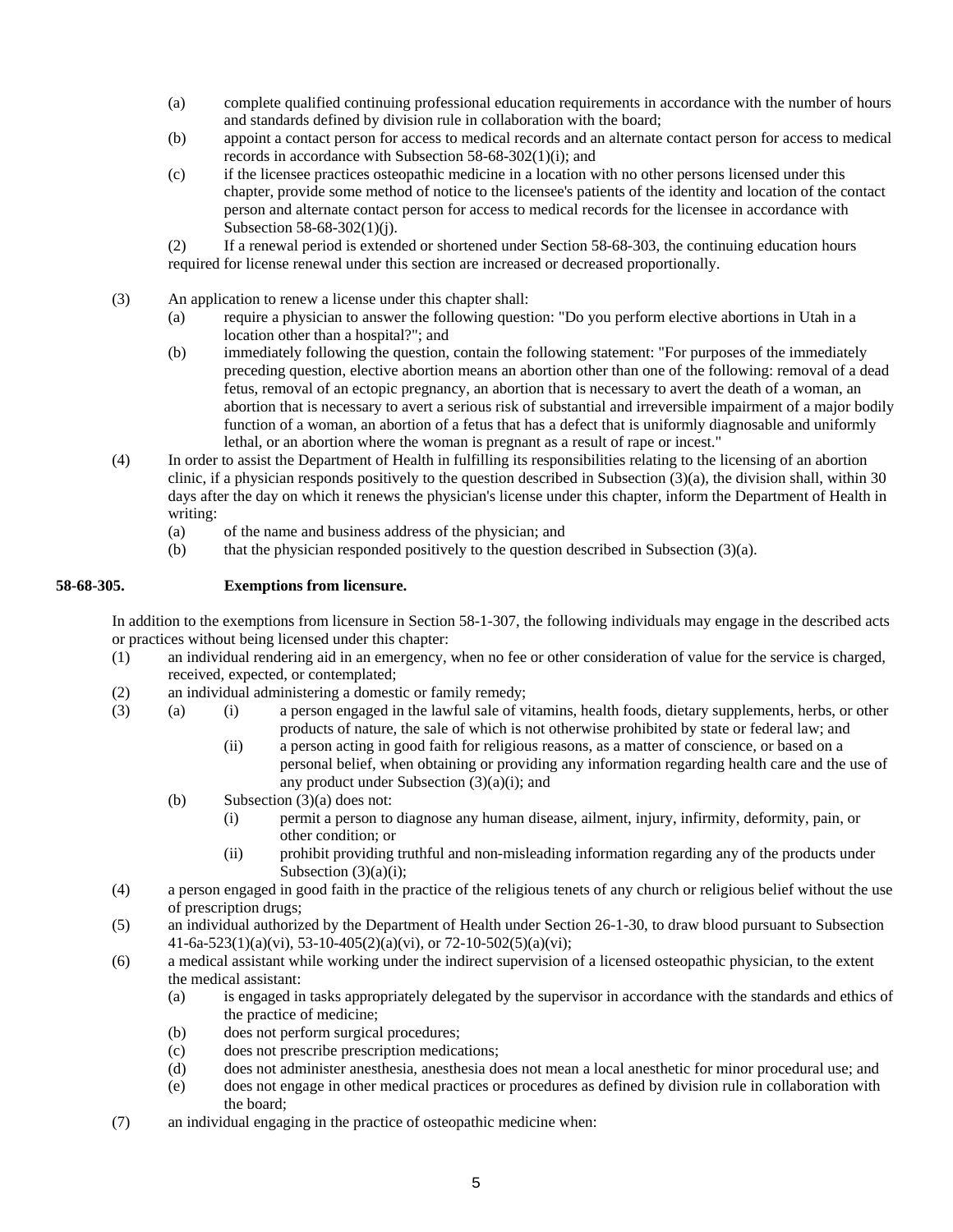- (a) the individual is licensed in good standing as an osteopathic physician in another state with no licensing action pending and no less than ten years of professional experience;
- (b) the services are rendered as a public service and for a noncommercial purpose;
- (c) no fee or other consideration of value is charged, received, expected, or contemplated for the services rendered beyond an amount necessary to cover the proportionate cost of malpractice insurance; and
- (d) the individual does not otherwise engage in unlawful or unprofessional conduct;
- (8) an individual providing expert testimony in a legal proceeding; and
- (9) an individual who is invited by a school, association, society or other body approved by the division in collaboration with the board to conduct a clinic or demonstration of the practice of medicine in which patients are treated, if:
	- (a) the individual does not establish a place of business in this state;
	- (b) the individual does not regularly engage in the practice of medicine in this state;
	- (c) the individual holds a current license in good standing to practice medicine issued by another state, district or territory of the United States, or Canada;
	- (d) the primary purpose of the event is the training of others in the practice of medicine; and
	- (e) neither the patient nor an insurer is billed for the services performed.

#### **58-68-306. Status of licenses held on the effective date of this chapter.**

An individual holding a current license as an osteopathic physician that was issued under any prior state law is considered to hold a current license in the same classification under this chapter.

#### **Part 4 - License Denial and Discipline**

## **58-68-401. Grounds for denial of license - Disciplinary proceedings.**

Grounds for division action are set forth in Sections 58-1-401 and 58-68-503.

#### **58-68-402. Authority to assess penalties.**

The division in collaboration with the board may assess penalties as described in Section 58-68-503.

#### **58-68-403. Revocation of license - Nondisciplinary.**

Revocation by the division of a license under Subsection 58-68-302(1)(e) for failure to continue on a resident training program for reasons other than unprofessional or unlawful conduct is a nondisciplinary action and may not be reported by the division as a disciplinary action against the licensee.

# **Part 5 - Unlawful and Unprofessional Conduct - Penalties**

# **58-68-501. Unlawful conduct.**

- (1) "Unlawful conduct" includes, in addition to the definition in Section 58-1-501:
	- (a) buying, selling, or fraudulently obtaining any osteopathic medical diploma, license, certificate, or registration;
	- (b) aiding or abetting the buying, selling, or fraudulently obtaining of any osteopathic medical diploma, license, certificate, or registration;
	- (c) substantially interfering with a licensee's lawful and competent practice of medicine in accordance with this chapter by:
		- (i) any person or entity that manages, owns, operates, or conducts a business having a direct or indirect financial interest in the licensee's professional practice; or
		- (ii) anyone other than another physician licensed under this title, who is engaged in direct clinical care or consultation with the licensee in accordance with the standards and ethics of the profession of medicine; or
	- (d) entering into a contract that limits a licensee's ability to advise the licensee's patients fully about treatment options or other issues that affect the health care of the licensee's patients.
- (2) "Unlawful conduct" does not include:
	- (a) establishing, administering, or enforcing the provisions of a policy of disability insurance by an insurer doing business in this state in accordance with Title 31A, Insurance Code;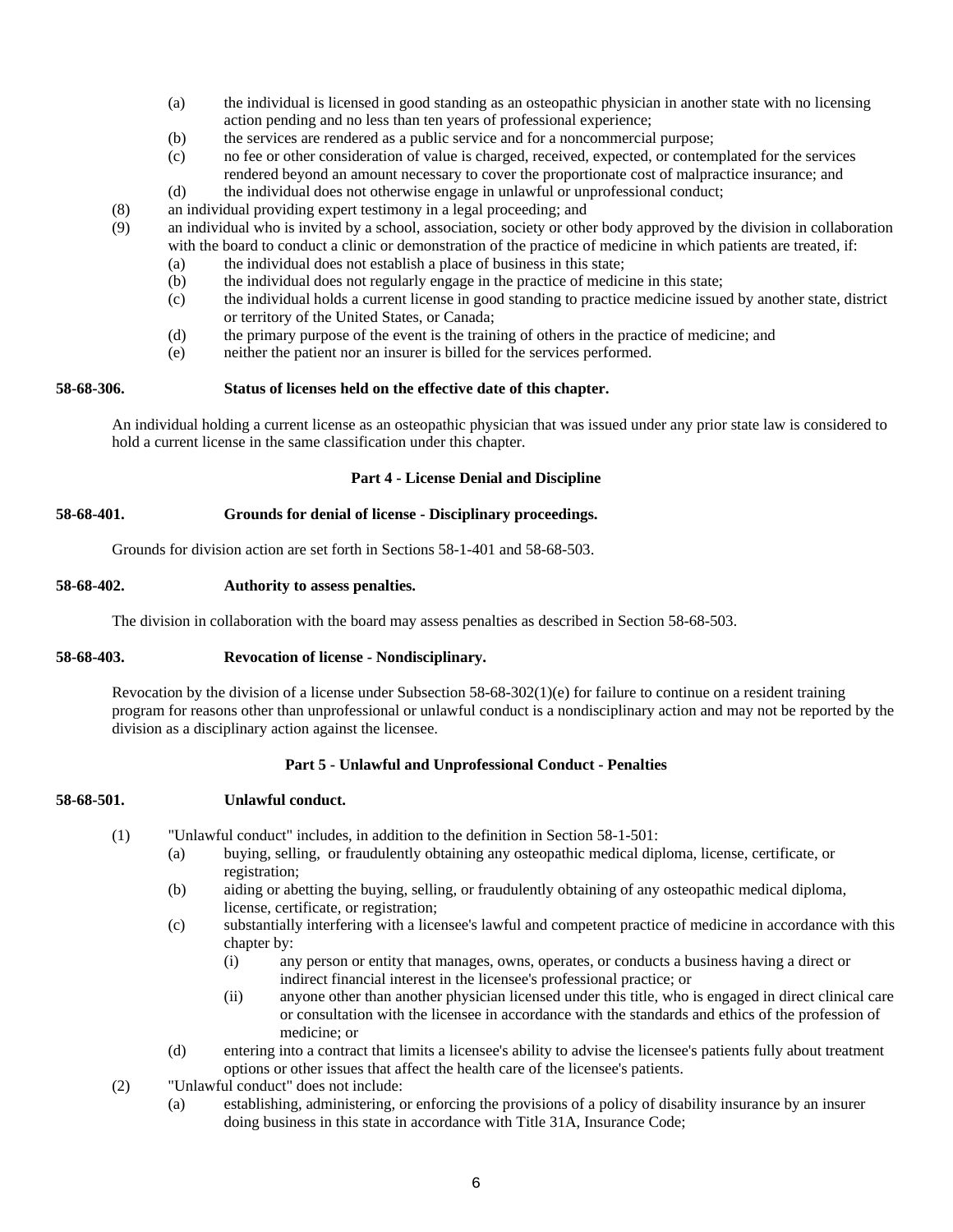- (b) adopting, implementing, or enforcing utilization management standards related to payment for a licensee's services, provided that:
	- (i) utilization management standards adopted, implemented, and enforced by the payer have been approved by a physician or by a committee that contains one or more physicians; and
	- (ii) the utilization management standards does not preclude a licensee from exercising independent professional judgment on behalf of the licensee's patients in a manner that is independent of payment considerations;
- (c) developing and implementing clinical practice standards that are intended to reduce morbidity and mortality or developing and implementing other medical or surgical practice standards related to the standardization of effective health care practices, provided that:
	- (i) the practice standards and recommendations have been approved by a physician or by a committee that contains one or more physicians; and
	- (ii) the practice standards do not preclude a licensee from exercising independent professional judgment on behalf of the licensee's patients in a manner that is independent of payment considerations;
- (d) requesting or recommending that a patient obtain a second opinion from a licensee;
- (e) conducting peer review, quality evaluation, quality improvement, risk management, or similar activities designed to identify and address practice deficiencies with health care providers, health care facilities, or the delivery of health care;
- (f) providing employment supervision or adopting employment requirements that do not interfere with the licensee's ability to exercise independent professional judgment on behalf of the licensee's patients, provided that employment requirements that may not be considered to interfere with an employed licensee's exercise of independent professional judgment include:
	- (i) an employment requirement that restricts the licensee's access to patients with whom the licensee's employer does not have a contractual relationship, either directly or through contracts with one or more third-party payers; or
	- (ii) providing compensation incentives that are not related to the treatment of any particular patient;
- (g) providing benefit coverage information, giving advice, or expressing opinions to a patient or to a family member of a patient to assist the patient or family member in making a decision about health care that has been recommended by a licensee; or
- (h) any otherwise lawful conduct that does not substantially interfere with the licensee's ability to exercise independent professional judgment on behalf of the licensee's patients and that does not constitute the practice of medicine as defined in this chapter.

# **58-68-502. Unprofessional conduct.**

"Unprofessional conduct" includes, in addition to the definition in Section 58-1-501:

- (1) using or employing the services of any individual to assist a licensee in any manner not in accordance with the generally recognized practices, standards, or ethics of the profession, state law, or division rule; or
- (2) violating the dispensing requirements of Section 58-17b-309 or 58-17b-309.5 if applicable.

# **58-68-503. Penalties and administrative actions for unlawful and unprofessional conduct.**

- (1) Any person who violates the unlawful conduct provisions of Section 58-68-501 or Section 58-1-501 is guilty of a third degree felony.
- (2) (a) Subject to Subsection (4), the division may punish unprofessional or unlawful conduct by:
	- (i) assessing administrative penalties; or
	- (ii) taking any other appropriate administrative action.
	- (b) A monetary administrative penalty imposed under this section shall be deposited in the Physician Education Fund described in Section 58-67a-1.
- (3) If a licensee is convicted of unlawful conduct, described in Section 58-68-501, before an administrative proceeding regarding the same conduct, the licensee may not be assessed an administrative fine under this chapter for the same conduct.
- (4) (a) If the division concludes that an individual has violated the provisions of Section 58-68-501, Section 58- 68-502, Chapter 1, Division of Occupational and Professional Licensing Act, Chapter 37, Utah Controlled Substances Act, or any rule or order issued with respect to these provisions, and disciplinary action is appropriate, the director or director's designee shall:
	- (i) issue a citation to the individual;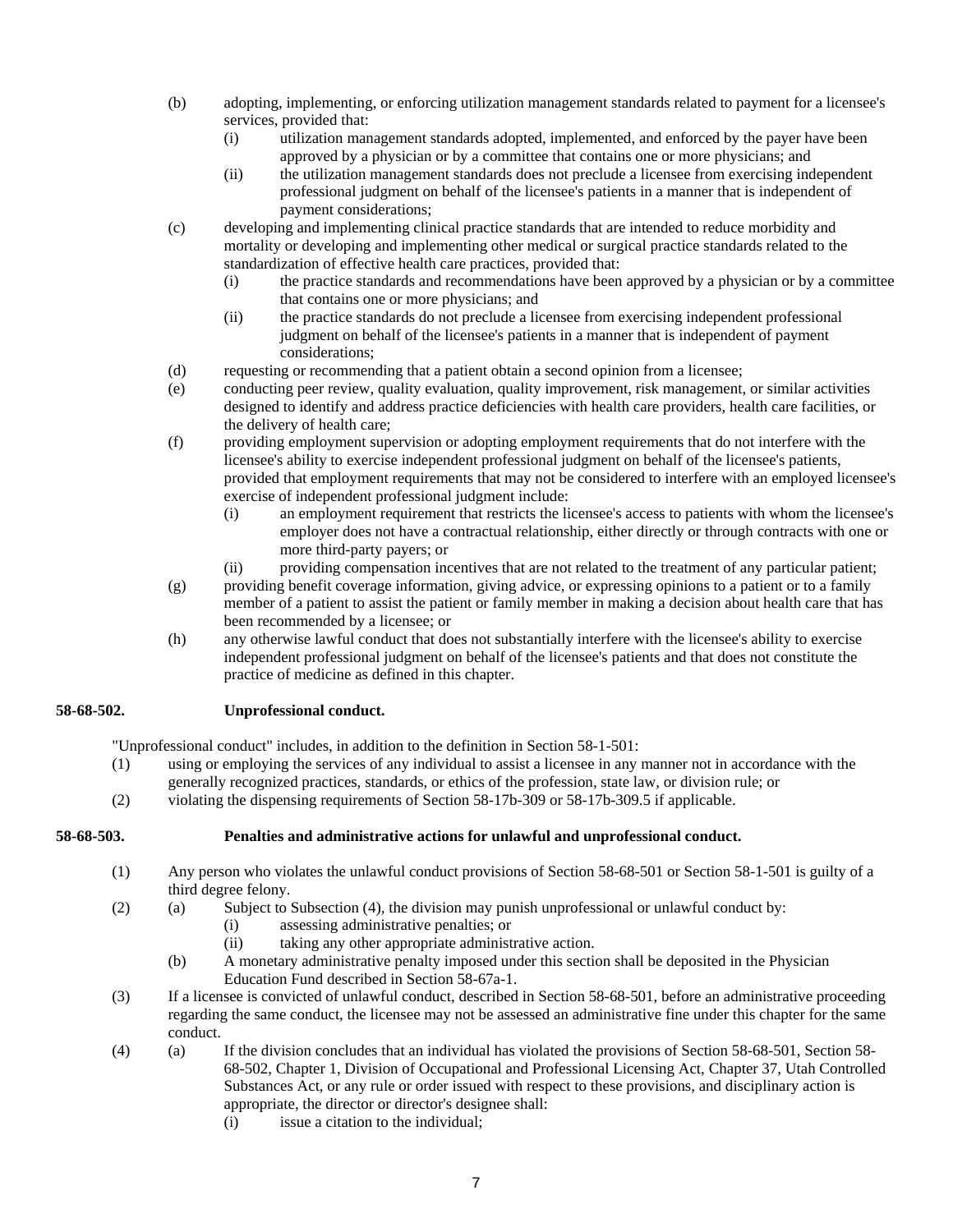- (ii) attempt to negotiate a stipulated settlement; or
- (iii) notify the individual that an adjudicative proceeding conducted under Title 63G, Chapter 4, Administrative Procedures Act, will be commenced and the individual is invited to appear.
- (b) The division may take the following action against an individual who is in violation of a provision described in Subsection (4)(a), as evidenced by an uncontested citation, a stipulated settlement, or a finding of violation in an adjudicative proceeding:
	- (i) assess a fine of up to \$10,000 per single violation or \$2,000 per day of ongoing violation, whichever is greater, in accordance with a fine schedule established by rule; or
	- (ii) order to cease and desist from the behavior that constitutes a violation of the provisions described in Subsection (4)(a).
- (c) Except for an administrative fine and a cease and desist order, the licensure sanctions cited in Section 58-1- 401 may not be assessed through a citation.
- (d) Each citation issued under this section shall:
	- (i) be in writing;
	- (ii) clearly describe or explain:
		- (A) the nature of the violation, including a reference to the provision of the chapter, rule, or order alleged to have been violated;
		- (B) that the recipient must notify the division within 20 calendar days from the day on which the citation is served if the recipient wishes to contest the citation at a hearing conducted under Title 63G, Chapter 4, Administrative Procedures Act; and
		- (C) the consequences of failure to timely contest the citation or pay the fine assessed by the citation within the time specified in the citation; and
	- (iii) be served in accordance with the Utah Rules of Civil Procedure.
- (e) If the individual to whom the citation is issued fails to request a hearing to contest the citation within 20 calendar days from the day on which the citation is served, the citation becomes the final order of the division and is not subject to further agency review. The period to contest the citation may be extended by the division for cause.
- (f) The division may refuse to issue or renew or suspend, revoke, or place on probation the license of an individual who fails to comply with a citation after the citation becomes final.
- (g) The failure of an applicant for licensure to comply with a citation after it becomes final is a ground for denial of license.
- (h) No citation may be issued under this section after six months from the day on which the violation last occurred.

# **Part 6 - Impaired Osteopathic Physician**

# **58-68-601. Mentally incompetent or incapacitated osteopathic physician.**

- (1) As used in this section:
	- (a) "Incapacitated person" means a person who is incapacitated, as defined in Section 75-1-201.
		- (b) "Mental illness" is as defined in Section 62A-15-602.
- (2) If a court of competent jurisdiction determines an osteopathic physician and surgeon is an incapacitated person or that the physician or surgeon has a mental illness and is unable to safely engage in the practice of medicine, the director shall immediately suspend the license of the osteopathic physician and surgeon upon the entry of the judgment of the court, without further proceedings under Title 63G, Chapter 4, Administrative Procedures Act, regardless of whether an appeal from the court's ruling is pending. The director shall promptly notify the osteopathic physician and surgeon, in writing, of the suspension.
- (3) (a) If the division and a majority of the board find reasonable cause to believe an osteopathic physician and surgeon, who is not determined judicially to be an incapacitated person or to have a mental illness, is incapable of practicing osteopathic medicine with reasonable skill regarding the safety of patients, because of illness, excessive use of drugs or alcohol, or as a result of any mental or physical condition, the board shall recommend that the director file a petition with the division, and cause the petition to be served upon the osteopathic physician and surgeon with a notice of hearing on the sole issue of the capacity of the osteopathic physician and surgeon to competently and safety engage in the practice of medicine.
	- (b) The hearing shall be conducted under Section 58-1-109, and Title 63G, Chapter 4, Administrative Procedures Act, except as provided in Subsection (4).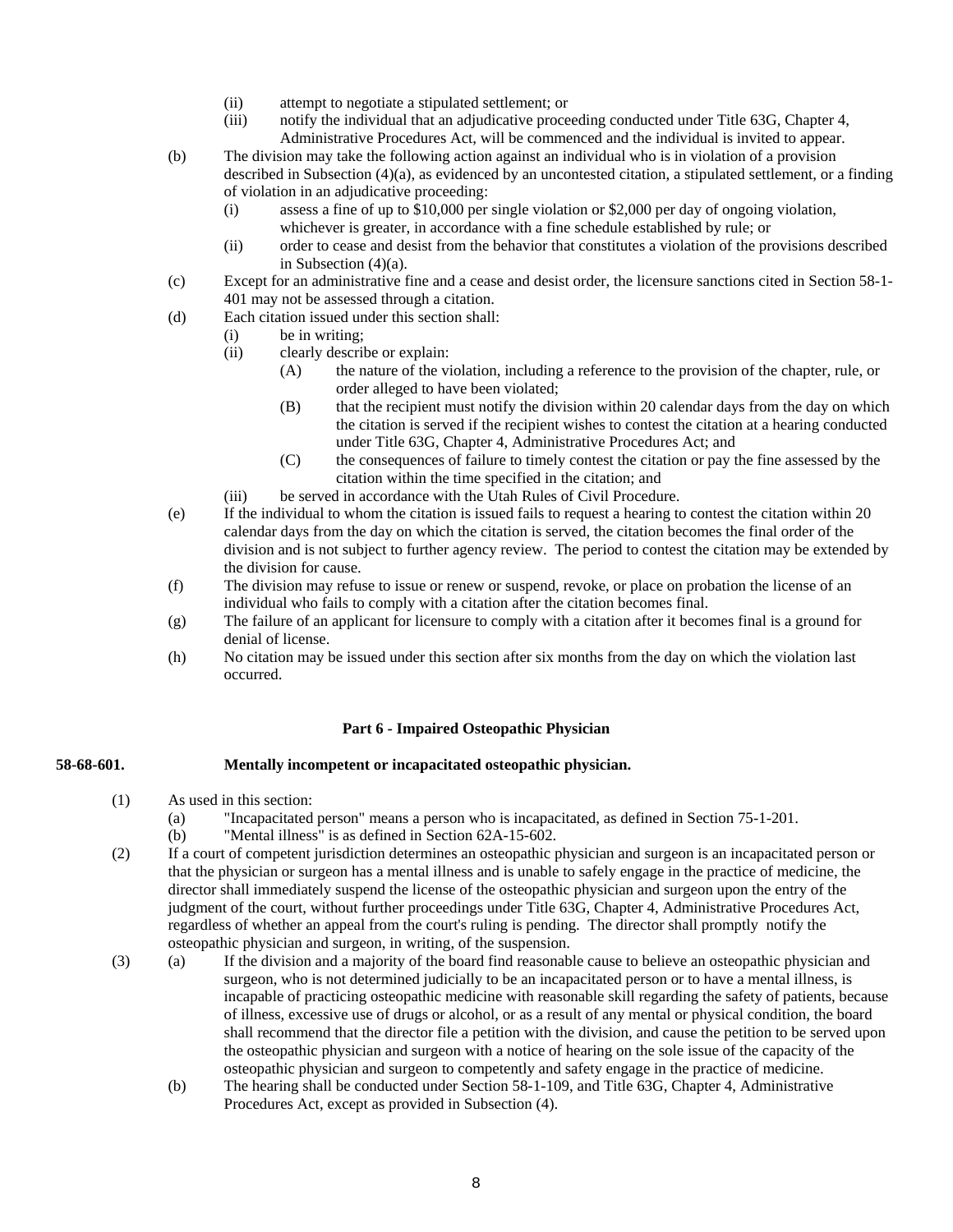- (4) (a) Every osteopathic physician and surgeon who accepts the privilege of being licensed under this chapter gives consent to:
	- (i) submitting at the physician's or surgeon's own expense to an immediate mental or physical examination when directed in writing by the division and a majority of the board to do so; and
	- (ii) the admissibility of the reports of the examining physician's testimony or examination, and waives all objections on the ground the reports constitute a privileged communication.
	- (b) The examination may be ordered by the division, with the consent of a majority of the board, only upon a finding of reasonable cause to believe:
		- (i) the osteopathic physician and surgeon has a mental illness, is incapacitated or otherwise unable to practice medicine with reasonable skill and safety; and
		- (ii) immediate action by the division and the board is necessary to prevent harm to the osteopathic physician and surgeon's patients or the general public.
	- (c) (i) Failure of an osteopathic physician and surgeon to submit to the examination ordered under this section is a ground for the division's immediate suspension of the osteopathic physician and surgeon's license by written order of the director.
		- (ii) The division may enter the order of suspension without further compliance with Title 63G, Chapter 4, Administrative Procedures Act, unless the division finds the failure to submit to the examination ordered under this section was due to circumstances beyond the control of the osteopathic physician and surgeon and was not related directly to the illness or incapacity of the osteopathic physician and surgeon.
- (5) (a) An osteopathic physician and surgeon whose license is suspended under Subsection (2) or (3) has the right to a hearing to appeal the suspension within ten days after the license is suspended.
	- (b) The hearing held under this subsection shall be conducted in accordance with Sections 58-1-108 and 58-1- 109 for the sole purpose of determining if sufficient basis exists for the continuance of the order of suspension in order to prevent harm to the osteopathic physician and surgeon's patients or the general public.
- (6) An osteopathic physician and surgeon whose license is revoked, suspended, or in any way restricted under this section may request the division and the board to consider, at reasonable intervals, evidence presented by the osteopathic physician and surgeon, under procedures established by division rule, regarding any change in the osteopathic physician and surgeon's condition, to determine whether:
	- (a) the physician or surgeon is or is not able to safely and competently engage in the practice of medicine; and
	- (b) the physician or surgeon is qualified to have the physician's or surgeon's license to practice under this chapter restored completely or in part.

# **Part 7 - Immunity Provisions**

# **58-68-701. Immunity provisions apply.**

Title 58, Chapter 13, Health Care Providers Immunity from Liability Act, applies to licensees under this chapter.

# **Part 8 - Practice Standards**

# **58-68-801. Disclosure of financial interest by licensee.**

- (1) Licensees under this chapter may not refer patients, clients, or customers to any clinical laboratory, ambulatory or surgical care facilities, or other treatment or rehabilitation services such as physical therapy, cardiac rehabilitation, radiology services, dispensing optical lens facility, or lithotripsy, in which the licensee or a member of the licensee's immediate family has any financial relationship as that term is described in 42 U.S.C. 1395nn, unless the licensee at the time of making the referral discloses that relationship, in writing, to the patient, client, or customer.
- (2) The written disclosure under Subsection (1) shall also state the patient may choose any facility or service center for purpose of having the laboratory work or treatment service performed.

# **58-68-802. Form of practice.**

- (1) An osteopathic physician and surgeon licensed under this chapter may engage in practice as an osteopathic physician and surgeon or in the practice of osteopathic medicine only as an individual licensee, but as an individual licensee, he may be:
	- (a) an individual operating as a business proprietor;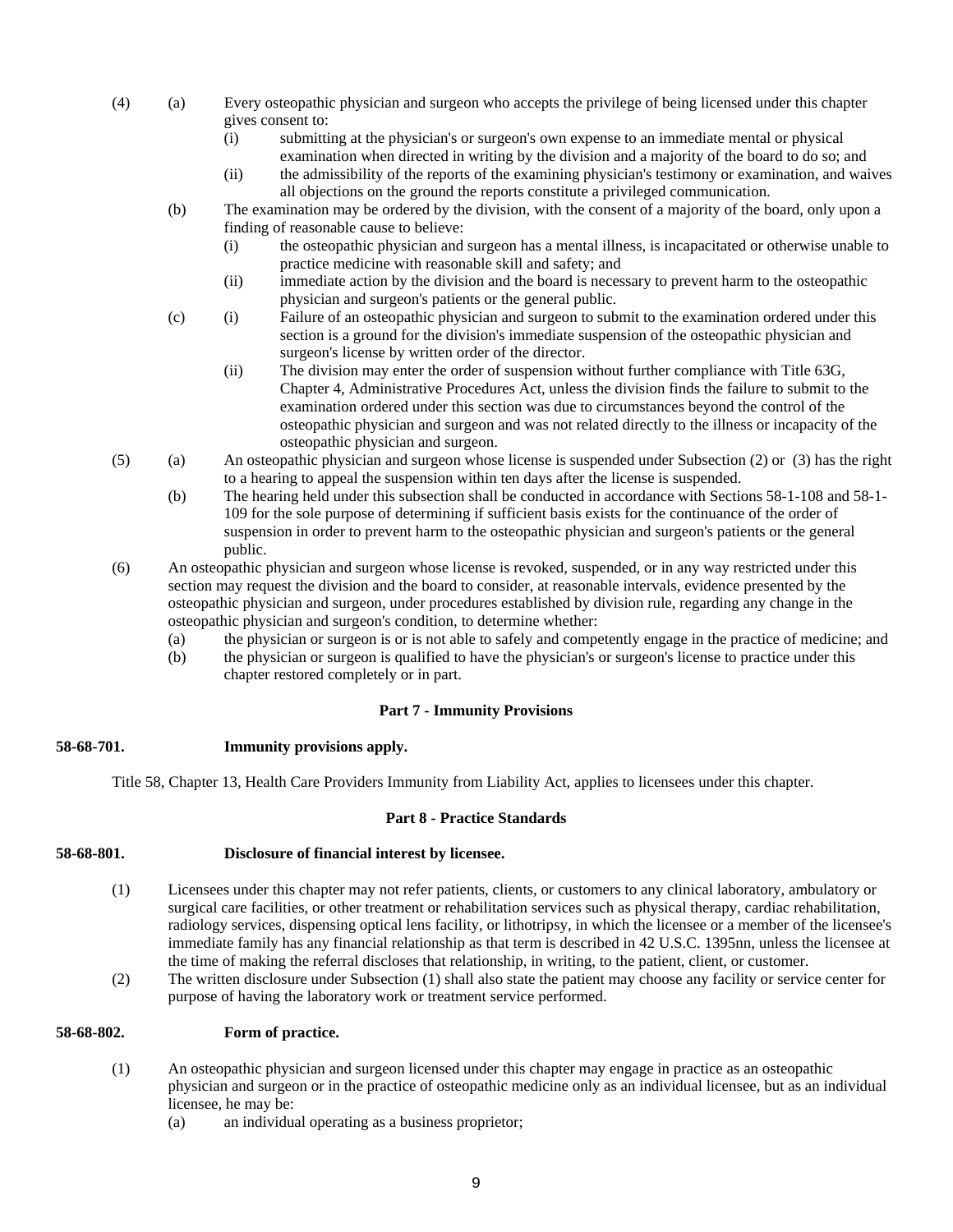- (b) an employee of another person;
- (c) a partner in a lawfully organized partnership;
- (d) a lawfully formed professional corporation;
- (e) a lawfully organized limited liability company;
- (f) a lawfully organized business corporation; or
- (g) any other form of organization recognized by the state and not prohibited by division rule made in collaboration with the board.
- (2) Regardless of the form in which a licensee engages in the practice of osteopathic medicine, the licensee may only permit the practice of medicine in that form of business practice to be conducted by an individual:
	- (a) licensed in Utah as an osteopathic physician and surgeon under Section 58-68-301 or as a physician and surgeon under Section 58-67-301; and
	- (b) who is able to lawfully and competently engage in the practice of medicine to direct or interfere in the licensee's practice of medicine.

# **58-68-803. Medical records - Electronic records.**

- (1) Medical records maintained by a licensee shall:
	- (a) meet the standards and ethics of the profession; and
	- (b) be maintained in accordance with division rules made in collaboration with the board.
- (2) Medical records under this section may be maintained by an electronic means if the records comply with Subsection (1).

# **58-68-804. Consumer access to provider charges.**

Beginning January 1, 2011, an osteopathic physician licensed under this chapter shall, when requested by a consumer:

- (1) make a list of prices charged by the osteopathic physician available for the consumer which includes the osteopathic physician's 25 most frequently performed:
	- (a) clinic procedures or clinic services;
	- (b) out-patient procedures; and
	- (c) in-patient procedures; and
	- (2) provide the consumer with information regarding any discount available for:
		- (a) services not covered by insurance; or
			- (b) prompt payment of billed charges.

# **58-68-805. Supervision of cosmetic medical procedures.**

- (1) Except as provided in Subsection (2), an osteopathic physician and surgeon may not delegate the performance of an ablative cosmetic medical procedure to an individual who is not licensed under this chapter or Chapter 67, Utah Medical Practice Act.
- (2) A physician may delegate to an advanced practice registered nurse with an unrestricted license under Chapter 31b, Nurse Practice Act, the performance of an erbium full ablation resurfacing procedure or a CO2 fractionated resurfacing procedure, if the physician:
	- (a) prescribes that specific procedure for the patient who is to receive the procedure;
	- (b) ensures that the advanced practice registered nurse performs the procedure under the indirect supervision of the physician; and
	- (c) verifies that the advanced practice registered nurse is qualified to perform the procedure by having received at least 50 hours of training specific to the procedure to be performed and the laser to be used.

# **58-68-806. Representation of medical specialization.**

- (1) A physician may not represent to another person that the physician is certified in a medical specialty or certified by a particular board unless:
	- (a) the physician includes in the representation the name of:
		- (i) the certification board or entity; and
			- (ii) the medical specialty or procedure for which the physician is certified; and
	- (b) the board or certification entity meets the requirements of Subsection (2).
- (2) A certification entity or board under Subsection (1) shall meet the following qualifications: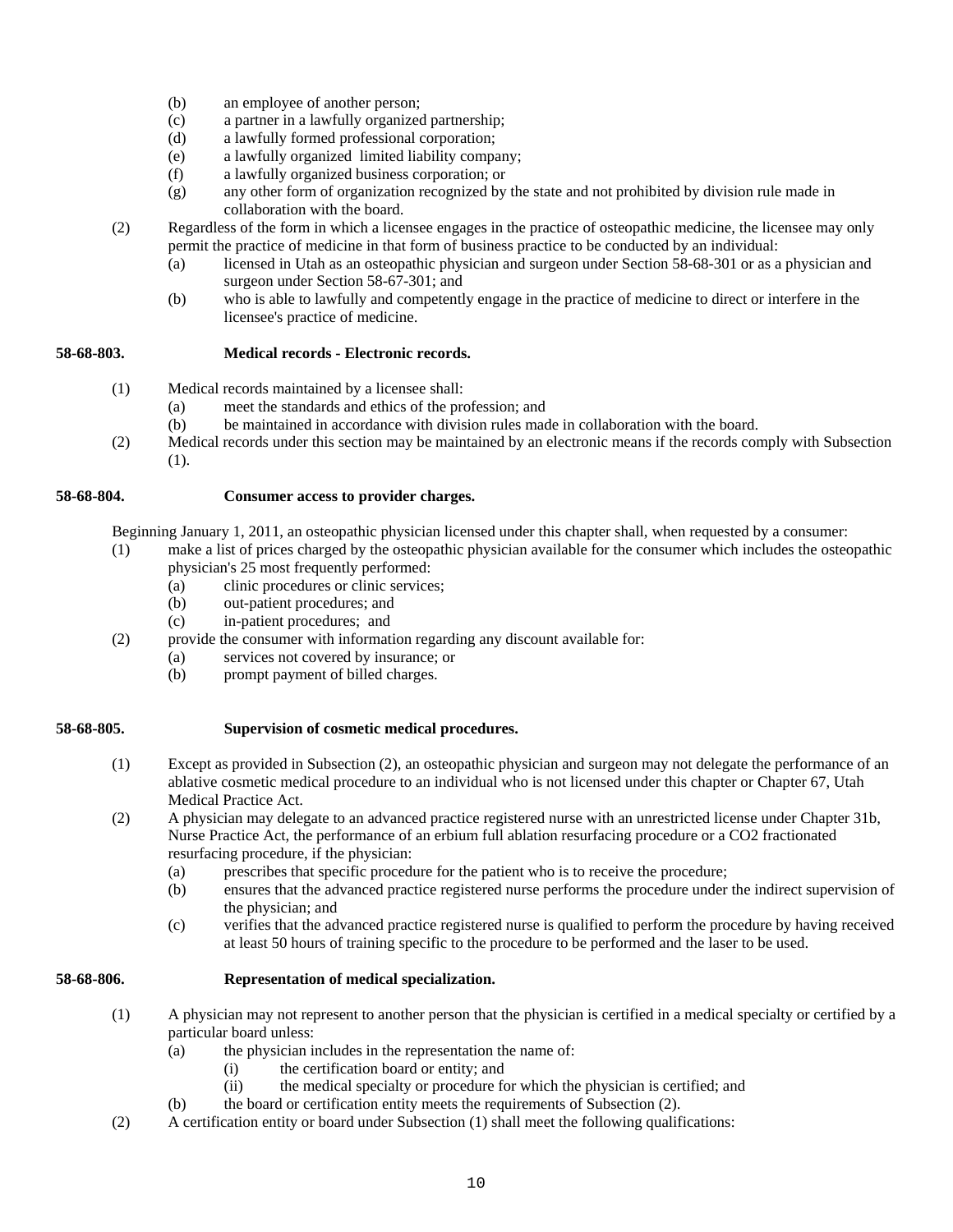- (a) be included in the American Board of Medical Specialties or an American Osteopathic Association Certifying Board; or
- (b) (i) require an Accreditation Council for Graduate Medical Education or American Osteopathic Association approved post-graduate training program that provides complete training in the specialty or sub-specialty; and
	- (ii) be certified or had prior certification by the member board of the American Board of Medical Specialties or an American Osteopathic Association Certifying Board.